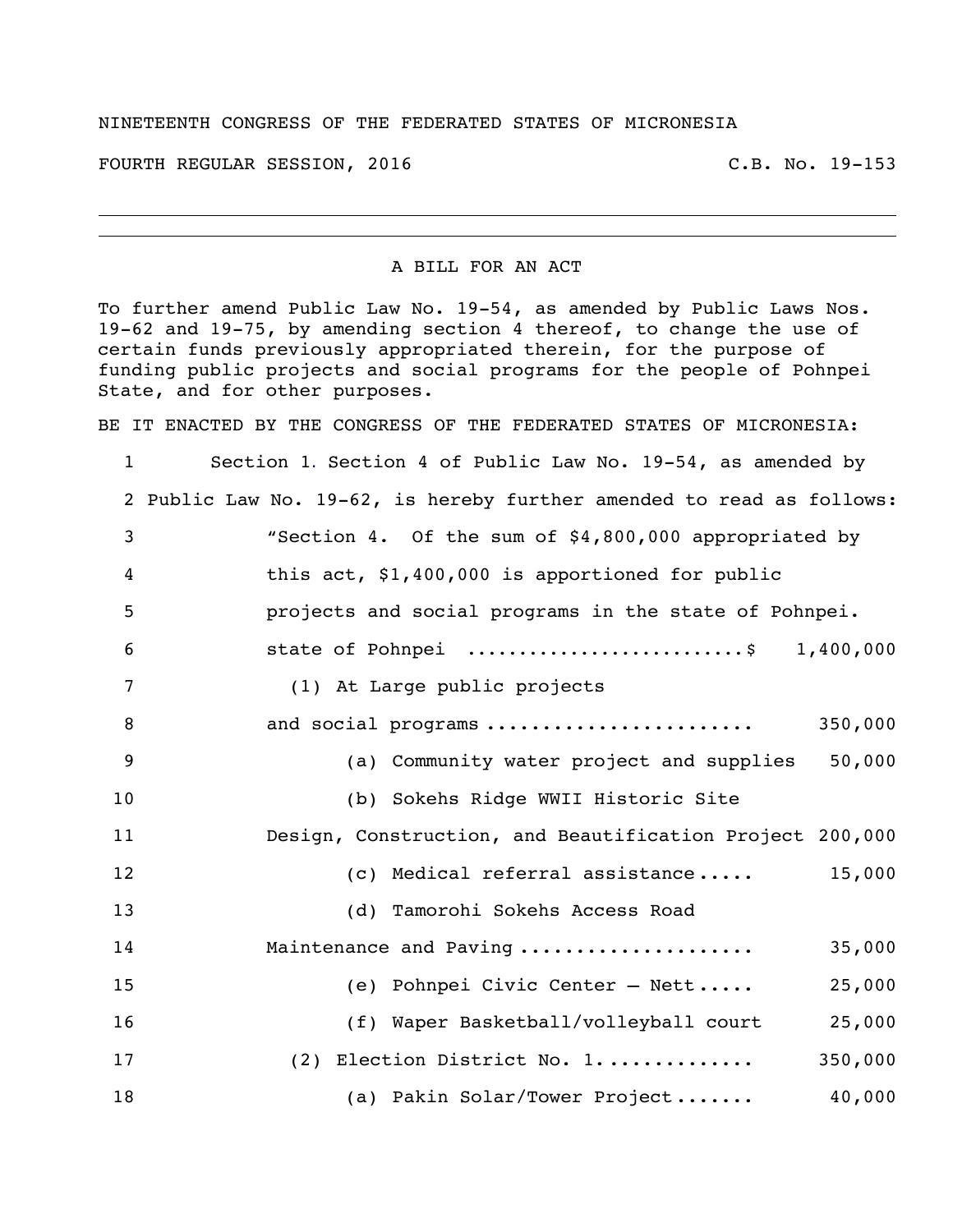| $\mathbf{1}$   | (b) Mercedes Building, Kolonia Town \$    | 40,000  |
|----------------|-------------------------------------------|---------|
| $\overline{2}$ | Rehuematic Heart Disease screening<br>(C) | 20,000  |
| 3              | Solar/Led lights<br>(d)                   | 40,000  |
| 4              | (e) [Weather Service equipment] Kolonia   |         |
| 5              | Ladies Club building renovation           | 5,000   |
| 6              |                                           |         |
| 7              | Nett Point rehabilitation                 | 10,000  |
| 8              | (g) Sapwuafik Government stonewall        |         |
| 9              | project/labor cost                        | 10,000  |
| 10             | (h) Community Outreach and Advocacy       |         |
| 11             |                                           | 15,000  |
| 12             | (i) Pohnpei Municipal Council Association | 5,000   |
| 13             | Community cleanup<br>(j)                  | 10,000  |
| 14             | (k) Lih en Alem civic center              | 15,000  |
| 15             | (1) Kolonia Council Recording System      | 10,000  |
| 16             | (m) Water Desalination System             |         |
| 17             | for Outer Islands                         | 25,000  |
| 18             | (n) Palikir school maintenance/fencing    | 100,000 |
| 19             | (o) Dolon bridge improvement  5,000       |         |
| 20             | (3) Election District No. 2               | 350,000 |
| 21             | (a) Agriculture fair                      | 10,000  |
| 22             | (b) Wone School road paving               | 40,000  |
| 23             | (c) Madolenihmw water system              |         |
| 24             | upgrade (Mand)                            | 5,000   |
| 25             | (d) Lohd Main Road Access paving          | 40,000  |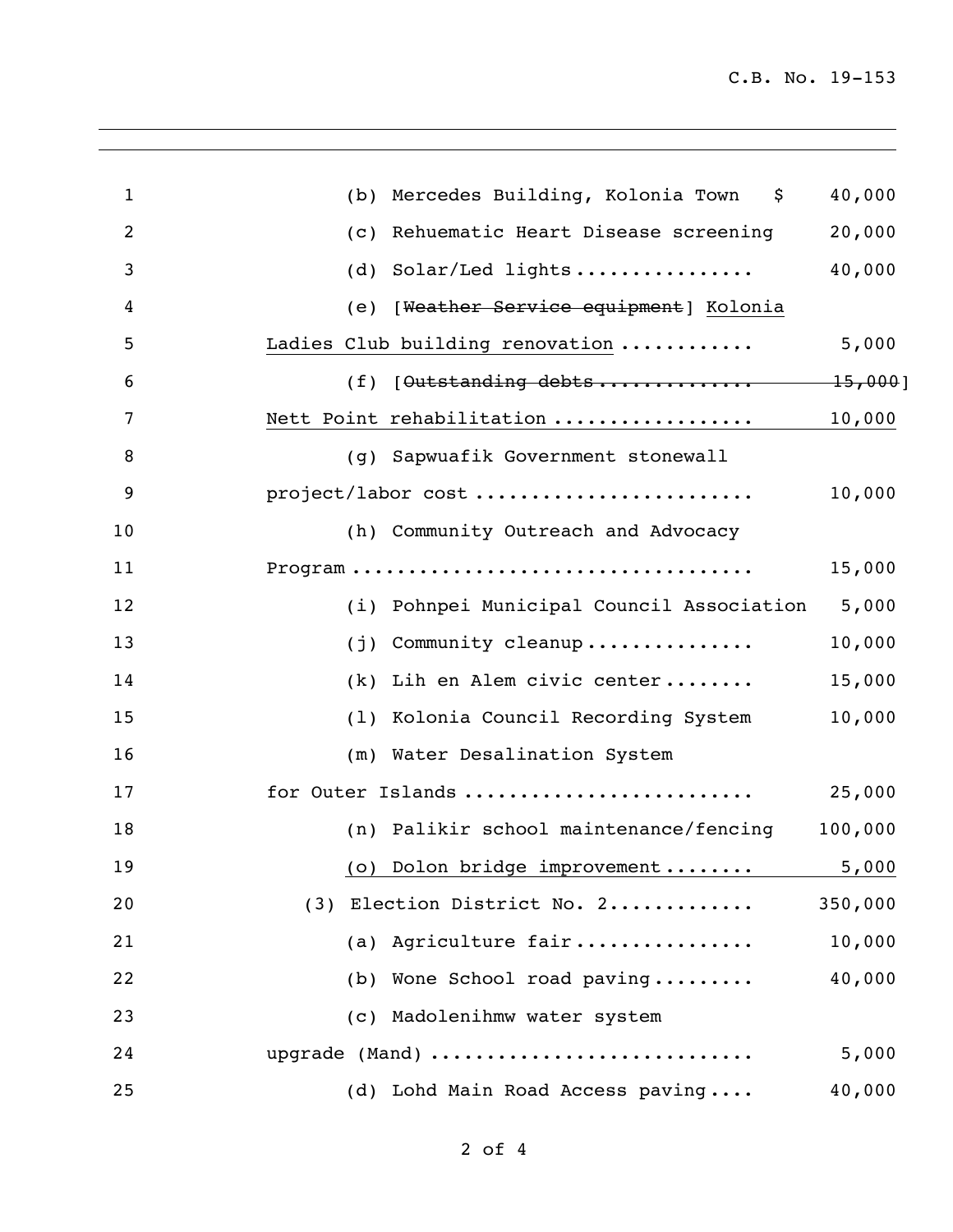| 1              | (e) | Nan Rohi bridge\$                         | 20,000  |
|----------------|-----|-------------------------------------------|---------|
| $\overline{2}$ | (f) | Sapwalap School utility house             | 10,000  |
| 3              | (q) | Purchase of PVC pipes/water               |         |
| 4              |     | catchments                                | 10,000  |
| 5              | (h) | Pohrasapw culvert repair                  | 5,000   |
| 6              | (i) | Students financial assistance             | 10,000  |
| 7              | (i) | Youth sports activities                   | 10,000  |
| 8              | (k) | Pohrasapw/Sounkiroun loop                 | 15,000  |
| 9              | (1) | Kepinle, Kitti access road                | 10,000  |
| 10             | (m) | ED2 Administrative support/cost.          | 20,000  |
| 11             | (n) | Lehdau, Madolenihmw road upgrade          | 20,000  |
| 12             | (0) | Constitution Day activities/programs      | 5,000   |
| 13             | (p) | Liberation day activities/programs        | 10,000  |
| 14             | (q) | Isokehnedi building                       | 35,000  |
| 15             | (r) | ED2 project matching fund                 | 35,000  |
| 16             | (s) | Xavier High School Tuition                | 10,000  |
| 17             | (t) | Ohwa High School Tuition and food         | 10,000  |
| 18             | (u) | Kipar Water System upgrade                | 10,000  |
| 19             |     | (v) Kinakapw Road upgrade                 | 10,000  |
| 20             |     | (4) Election District No. 3               | 350,000 |
| 21             |     | (a) Election District No. 3 road/         |         |
| 22             |     | utilities improvement                     | $-0-$   |
| 23             |     | (b) School improvement projects           | 45,000  |
| 24             | (C) | Mwokil Municipal government subsidy       | 15,000  |
| 25             |     | (d) Pingelap Municipal government subsidy | 15,000  |
|                |     |                                           |         |